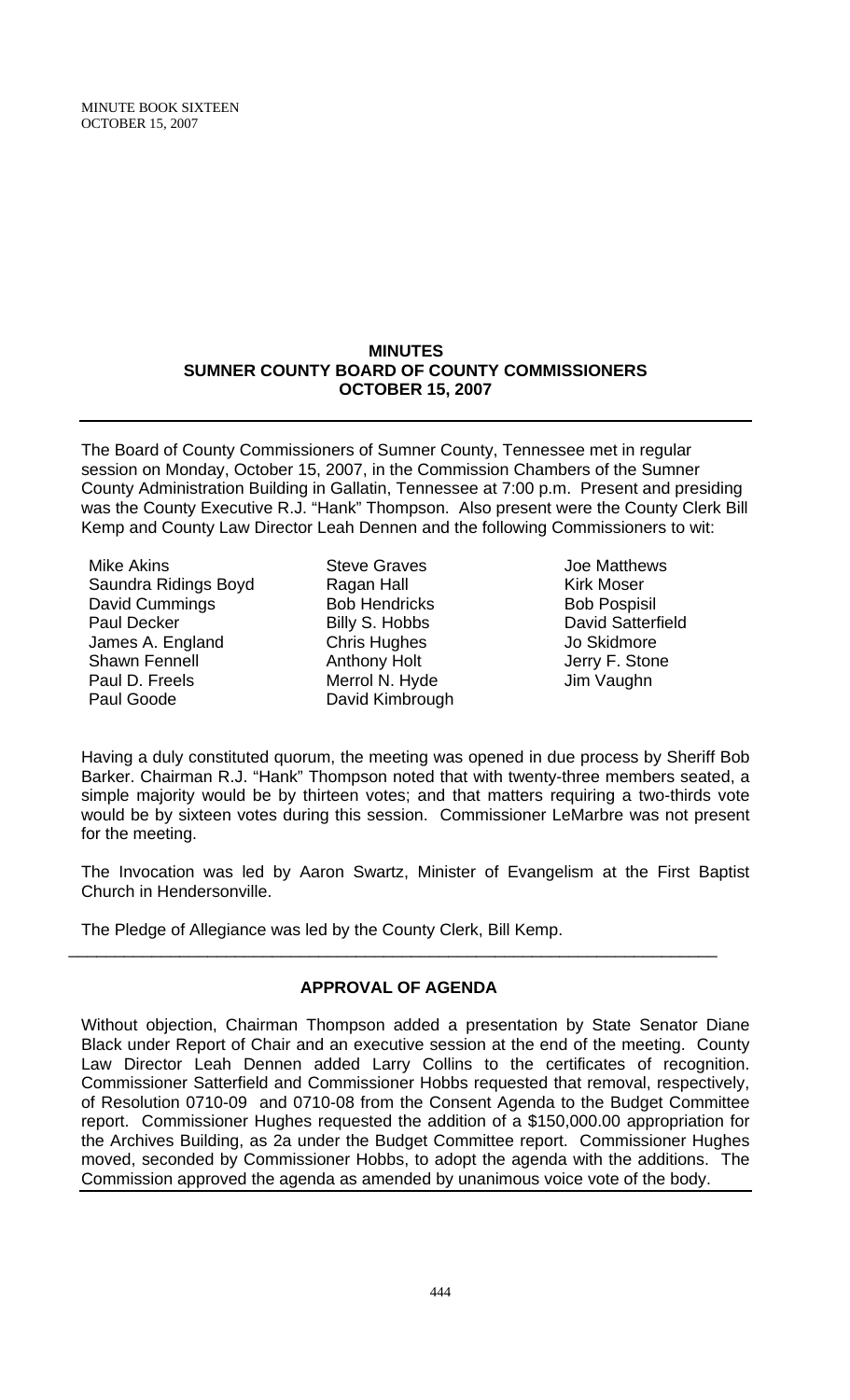## **APPROVAL OF MINUTES**

The minutes for the meeting of this body held on September 17, 2007, and recorded in the office of the Clerk, Bill Kemp, were approved by voice vote after Commissioner Skidmore made the motion, seconded by Commissioner Hall. Commissioner Hall requested that his vote on Notaries Public be changed to an abstention.

## **RECOGNITION OF THE PUBLIC**

Chairman Thompson opened the floor to allow the public to speak concerning any matter on the agenda. With no one wishing to speak, recognition of the public was closed.

## **REPORT OF THE CHAIR**

\_\_\_\_\_\_\_\_\_\_\_\_\_\_\_\_\_\_\_\_\_\_\_\_\_\_\_\_\_\_\_\_\_\_\_\_\_\_\_\_\_\_\_\_\_\_\_\_\_\_\_\_\_\_\_\_\_\_\_\_\_\_\_\_\_\_\_\_\_\_\_\_

 State Senator Diane Black honored posthumously Bob Culbreath of Cottontown who served on the County Commission and was an outstanding leader in the community. Chairman Thompson recognized Commissioner Hobbs who requested next month the County Commission honor Mr. Culbreath.

Chairman Thompson recognized Commissioner Vaughn who read the following Certificate of Recognition in to the record:

\_\_\_\_\_\_\_\_\_\_\_\_\_\_\_\_\_\_\_\_\_\_\_\_\_\_\_\_\_\_\_\_\_\_\_\_\_\_\_\_\_\_\_\_\_\_\_\_\_\_\_\_\_\_\_\_\_\_\_\_\_\_\_\_\_\_\_\_\_\_\_\_

#### **A RESOLUTION IN MEMORY OF DR. STEVEN GLENN WEEKLEY**

 **WHEREAS,** Dr. Steven Glenn Weekley was born June 14, 1948 in Perdido, Alabama and surrendered to the gospel ministry at the early age of twelve, unaware of the countless lives he would influence and touch throughout his own; and

**WHEREAS,** Dr. Weekley, received his Bachelor's of Science Degree at the University of North Alabama, his Master's Degree in Divinity from Southwestern Theological Seminary, and his Doctor of Ministry from New Orleans Theological Seminary; and

**WHEREAS**, Dr. Weekley began his mission work and service in Sumner County in 1987 when he accepted the call to pastor the First Baptist Church in Hendersonville, Tennessee where over the course of his ministry, First Baptist grew from a membership of 2,700 to more than 8,900 today; and

**WHEREAS**, Dr. Weekley is survived by his wife of thirty-nine years, Cathy, as well as his three children, Amy Cooper, Melinda Ryan, and Jarrod Weekley; grandchildren, Will and Clay Cooper, and Evie, Brant, and Jake Ryan; and

**WHEREAS**, it is appropriate that Dr. Glenn Weekley be recognized for the very significant contributions he made to Sumner County in teaching and guiding our citizens.

**NOW, THEREFORE, BE IT RESOLVED** by the Sumner County Board of County Commissioners meeting in regular session on this the  $15<sup>th</sup>$  day of October, 2007 that this body that this body does hereby honor the memory of Dr. Steven Glenn Weekley for his many years of service and dedication and this body urges all the citizens of Sumner County to acknowledge the time and efforts contributed by Dr. Glenn Weekley to Sumner County; and

**BE IT FURTHER RESOLVED** that this resolution is to be read and entered on the minutes of this body so as to make it a permanent part of the records of this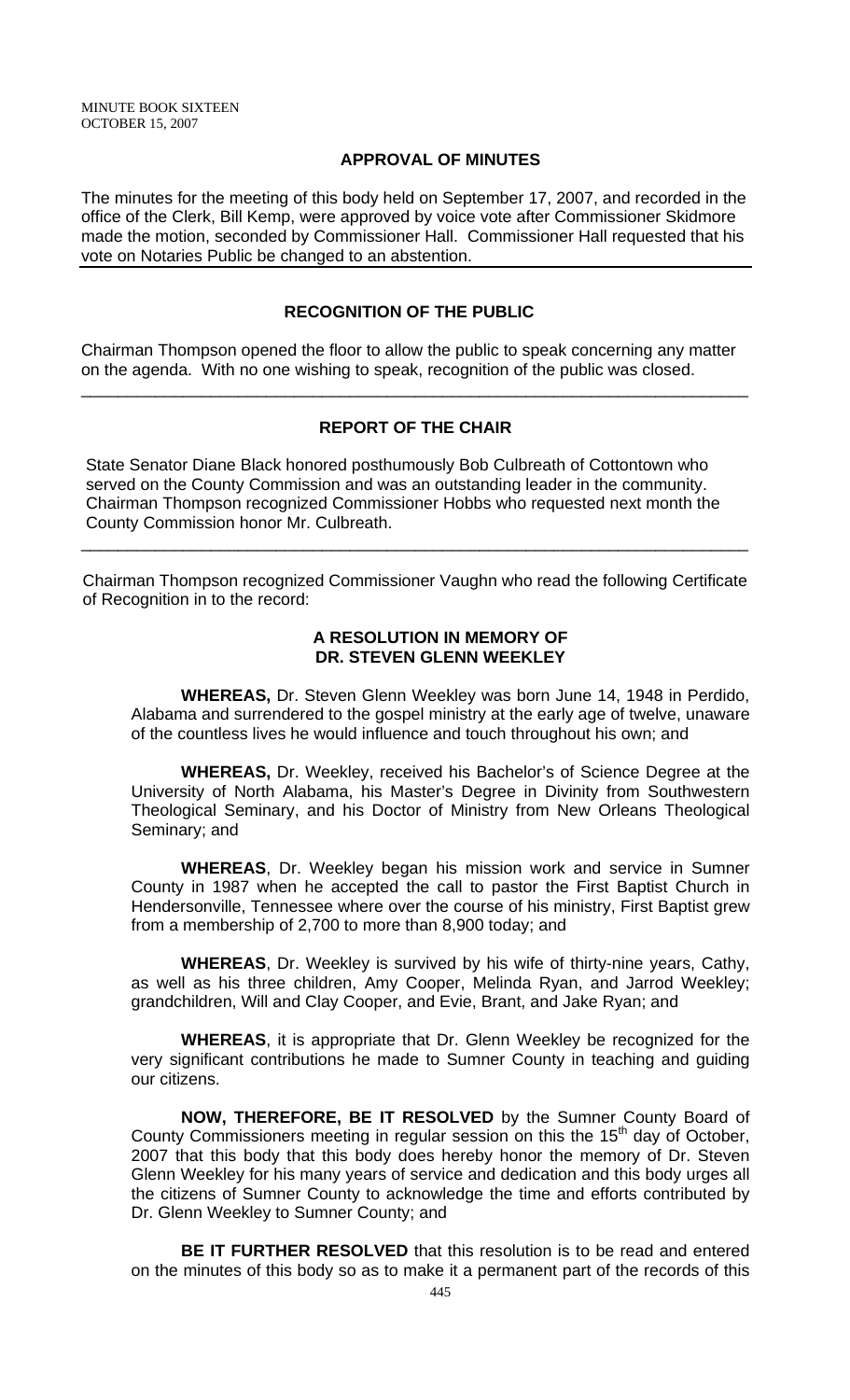body and the Clerk is hereby directed to furnish a copy of this resolution to the family of Dr. Steven Glenn Weekley.

\_\_\_\_\_\_\_\_\_\_\_\_\_\_\_\_\_\_\_\_\_\_\_\_\_\_\_\_\_\_\_\_\_\_\_\_\_\_\_\_\_\_\_\_\_\_\_\_\_\_\_\_\_\_\_\_\_\_\_\_\_\_\_\_\_\_

Upon motion of Commissioner Vaughn, seconded by Commissioner Moser, the Commission voted to approve the certificate honoring Brother Weekley.

 Chairman Thompson recognized Commissioner Kimbrough who read the following Certificate of Recognition in to the record:

## **A RESOLUTION HONORING COMPASS**

**WHEREAS,** COMPASS "Community Outreach Making Partnerships At Sumner Schools" was created to bring business and the community into the classroom to aid our schools; and

**WHEREAS,** COMPASS currently includes 61 businesses, organizations, churches, and individuals that make up 204 partnerships in Sumner County's 42 public schools, impacting the education of more than 26,500 students; and

**WHEREAS**, COMPASS partnership reports for the 2006-2007 school year reveal that partners donated over \$88,000.00 in resources and monetary donations to the schools and spent 1,050 volunteer hours, valued at \$18,428.00; and

**WHEREAS,** the COMPASS Stocks at School program, created and piloted at Indian Lake Elementary, currently assists 560 students; and

**WHEREAS**, through COMPASS School Improvement Awards, \$20,000.00 was distributed to teachers in the Hendersonville area to be used on special projects during the 2007-2008 school year; and

**WHEREAS**, COMPASS has been instrumental in bringing progress and advancement to this county and demonstrates civic-mindedness and commitment to serve the students of Sumner County.

 **NOW, THEREFORE BE IT RESOLVED** by the Sumner County Board of County Commissioners meeting in regular session on this the  $15<sup>th</sup>$  day of October, 2007 that this body does hereby congratulate COMPASS for its dedication and service to the students, citizens, and government of Sumner County; and

**BE IT FURTHER RESOLVED** that this resolution shall be spread on the minutes of this body and the Clerk is to furnish a copy of this resolution to COMPASS.

Upon motion of Commissioner Kimbrough, seconded by Commissioner Hughes, the Commission voted to approve the certificate honoring Compass.

Chairman Thompson read a note from area farmers thanking the Commission for their approval of the hay assistance program.

\_\_\_\_\_\_\_\_\_\_\_\_\_\_\_\_\_\_\_\_\_\_\_\_\_\_\_\_\_\_\_\_\_\_\_\_\_\_\_\_\_\_\_\_\_\_\_\_\_\_\_\_\_\_\_\_\_\_\_\_\_\_\_\_\_\_\_\_\_\_\_\_

\_\_\_\_\_\_\_\_\_\_\_\_\_\_\_\_\_\_\_\_\_\_\_\_\_\_\_\_\_\_\_\_\_\_\_\_\_\_\_\_\_\_\_\_\_\_\_\_\_\_\_\_\_\_\_\_\_\_\_\_\_\_\_\_\_\_\_\_\_\_\_\_

Chairman Thompson reported that Sumner County received awards from the Greater Nashville Regional Council, including Sheriff Bob Barker for the Homeward Bound program; Planning Director Mike Moulton and staff for enforcing maintenance regulations; Mike Fussell, former Board of Education Chairman, for co-creating a Sumner County task force; and the Tourism Department and Board for marketing products.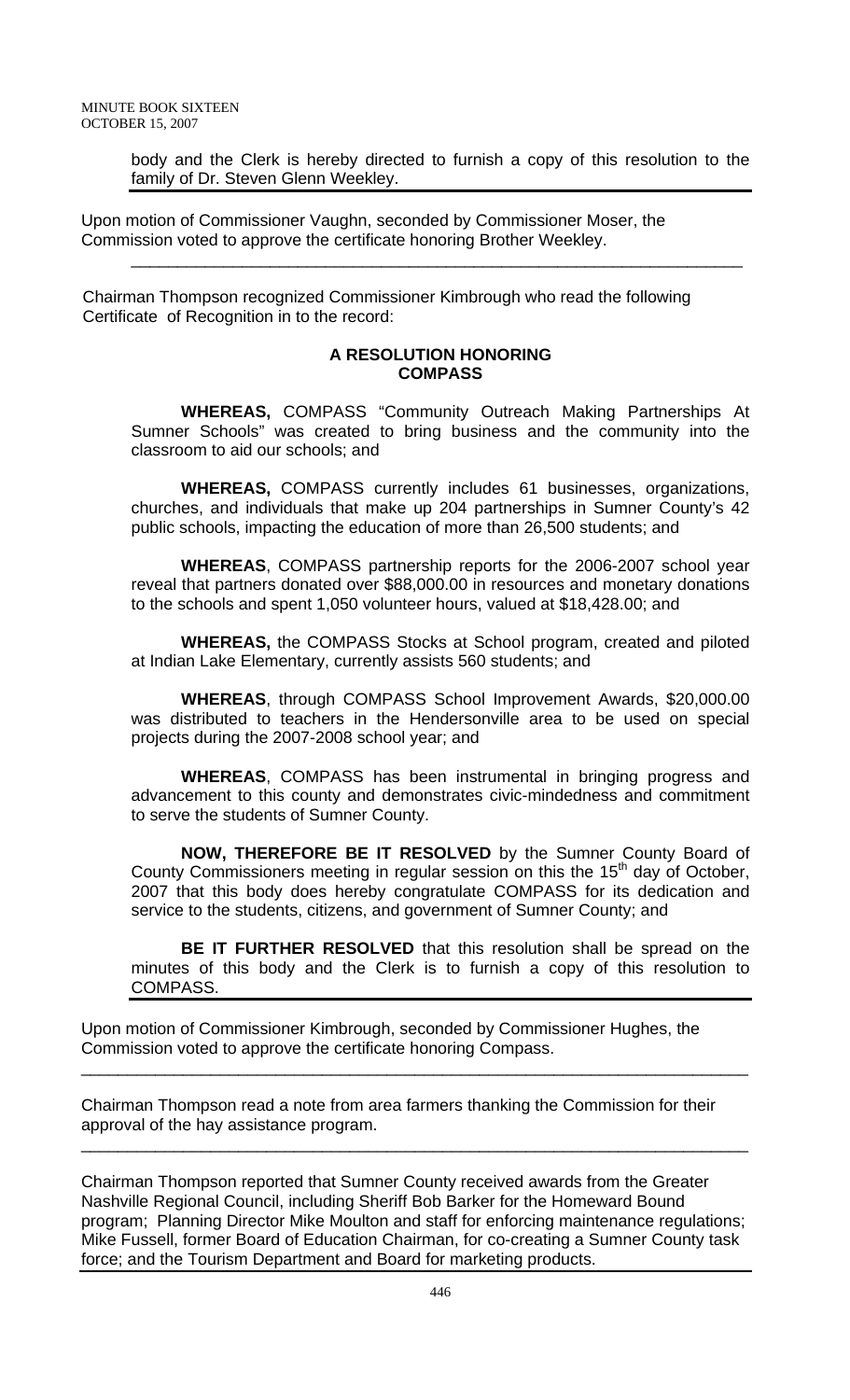#### **PUBLIC NOTICE**

There will be a public hearing before the Sumner County Commission on October 15, 2007, at 7:00 p.m. in the Sumner County Administration Building Commission Chambers located at 355 N. Belvedere Drive, Gallatin, TN.

Mrs. Oswald Hackett is requesting to have the property "The Falls" located at 795 New Shackle Island Road, Hendersonville, TN., rezoned from Residential A to a Low Density Residential Planned Unit Development, subject property contains 70.79 acres, 155 lots, is on Tax Map 138, Parcel 47, and is zoned RA.

A copy of this request is on file in the Sumner County Planning Office which is located in Room 208 at the Sumner County Administration Building, 355 N. Belvedere Drive, Gallatin, TN

Anyone having an interest, desiring to comment or ask questions concerning this request is invited to attend this meeting or call the Sumner County Planning Office at (615) 451-6097.

\_\_\_\_\_\_\_\_\_\_\_\_\_\_\_\_\_\_\_\_\_\_\_\_\_\_\_\_\_\_\_\_\_\_\_\_\_\_\_\_\_\_\_\_\_\_\_\_\_\_\_\_\_\_\_\_\_\_\_

Chairman Thompson declared the Public Hearing open.

 Erin Taylor of 200 Oak Hill Court read a letter from Lori Atchley from Island Brook Subdivision, stating concerns over the development. Ms. Taylor stated that she is concerned about the type of development in the community.

Dr. Bill Taylor of 200 Oak Hill Court said he is next door to "The Falls". He requested that the development be brought up to standards of neighboring subdivisions or to defer the matter, allowing the City of Hendersonville to take over the project through annexation.

Sarah Ezell of 787 New Shackle Island Road stated that she and her relatives own property near the development. Her concerns include drainage, blasting, buffering, sewage pumping station, lot size, type of homes, loss of stream water, traffic and the schools.

 J. Bruce Rainey of 116 Maple Row in Hendersonville spoke on behalf of the out-of-town developer, which is out-of-town. Mr. Rainey addressed some of Ms. Ezell's concerns and that of others.

Ricky Skaggs of New Shackle Island Road in Hendersonville stated that his property joins the development. He said that his concerns about the development were property values, traffic and additional homes on smaller pieces of property.

Jerry Hackett spoke in favor of the development and on behalf of the property owner, his mother.

Randle Davis stated he is legal counsel for the Hacketts and asked for favorable consideration. Mr. Davis stated that the Hacketts had done everything that they could do to try to protect the rights of fellow neighbors.

With no one else wishing to speak, the Public Hearing was closed.

 Commissioner Holt introduced the following resolution and moved for approval. The motion was seconded by Skidmore.

 $\frac{1}{\sqrt{2}}$  ,  $\frac{1}{\sqrt{2}}$  ,  $\frac{1}{\sqrt{2}}$  ,  $\frac{1}{\sqrt{2}}$  ,  $\frac{1}{\sqrt{2}}$  ,  $\frac{1}{\sqrt{2}}$  ,  $\frac{1}{\sqrt{2}}$  ,  $\frac{1}{\sqrt{2}}$  ,  $\frac{1}{\sqrt{2}}$  ,  $\frac{1}{\sqrt{2}}$  ,  $\frac{1}{\sqrt{2}}$  ,  $\frac{1}{\sqrt{2}}$  ,  $\frac{1}{\sqrt{2}}$  ,  $\frac{1}{\sqrt{2}}$  ,  $\frac{1}{\sqrt{2}}$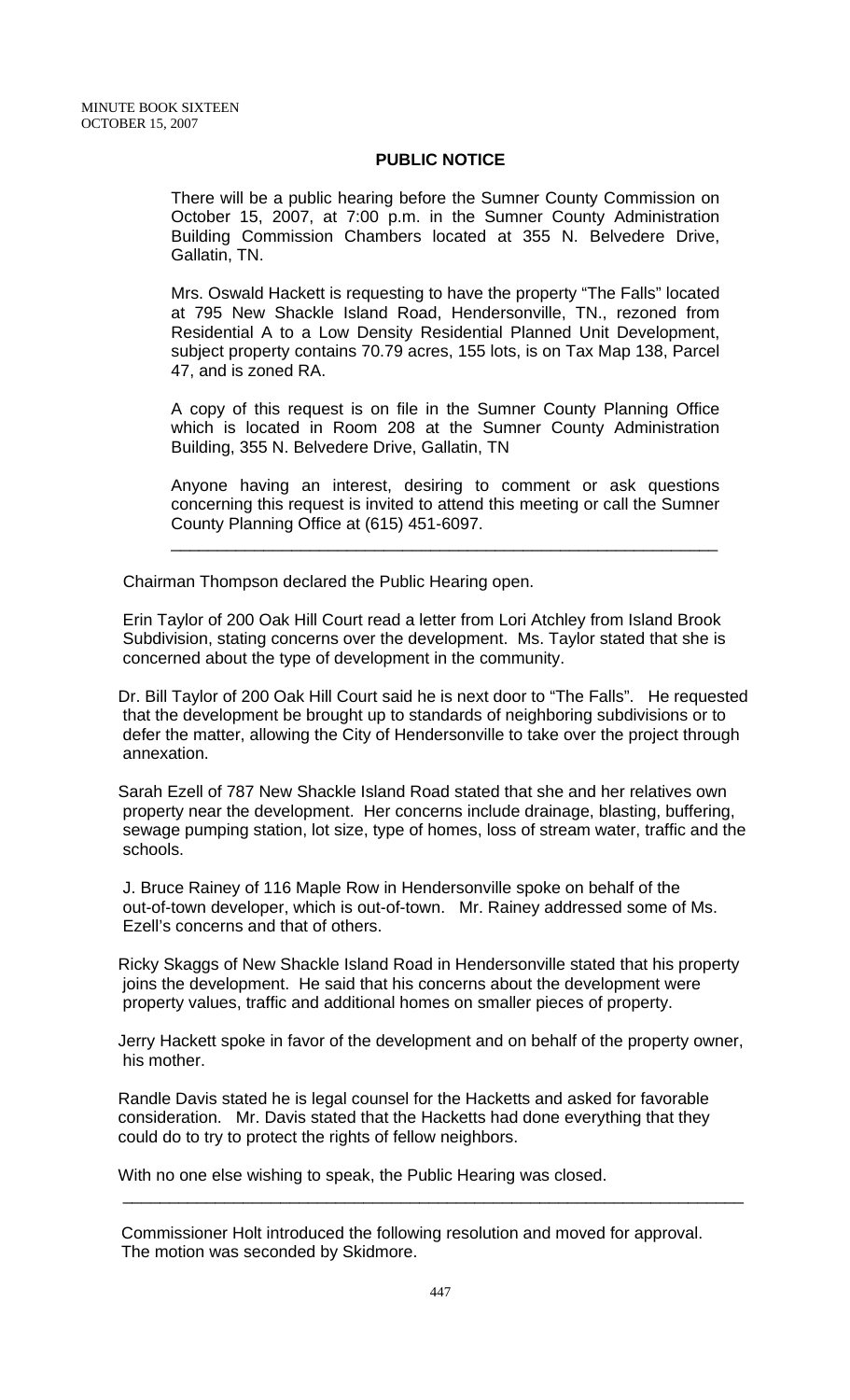#### **0710-01 A RESOLUTION APPROVING A ZONING RECLASSIFICATION FROM A RA TO A LOW DENSITY RESIDENTIAL PLANNED UNIT DEVELOPMENT, "THE FALLS", TAX MAP 138, PARCEL 47, CONTAINING 72.9 ACRES, 160 LOTS**

 **BE IT RESOLVED** by the Sumner County Board of County Commissioners meeting in regular session on this the  $15<sup>th</sup>$  day of October, 2007 that this body hereby approves a zoning reclassification from a RA to Low Density Planned Unit Development, 72.79 acres, "The Falls", Tax Map 138, Parcel 47, containing 160 lots as shown on the attachment herewith.

Commissioner Holt stated that the resolution was in error and should be changed to reflect 70 acres and the number of lots at 155. Commissioner Holt requested the addition to the resolution being that the number of fire hydrants matches those required in Hendersonville.

 $\_$  , and the set of the set of the set of the set of the set of the set of the set of the set of the set of the set of the set of the set of the set of the set of the set of the set of the set of the set of the set of th

Commissioners Kimbrough and Hall stated that he had a personal conflict with matter and would abstain from the vote.

Commissioner Stone moved, seconded by Commissioner Freels, to refer the matter back to the Planning Commission, recommending a reduction in the density to 140 lots or approximately 2 homes per acre.

The electronic vote was recorded in the following manner:

| 0710-01      | <b>Yes: 20</b> | <b>No: 1</b>     | <b>Abs: 2</b> | 07:58 PM    |   |
|--------------|----------------|------------------|---------------|-------------|---|
| <b>Hobbs</b> | v              | Pospisil         |               |             |   |
| Skidmore     | Y              | Freels           |               | Stone       | Y |
| Hughes       | Y              | Kimbrough        | Α             | Goode       | v |
| Moser        | Y              | Decker           |               | Hyde        | v |
| England      | Y              | <b>Hendricks</b> | N             | Vaughn      | Y |
| Holt         | Y              | <b>Matthews</b>  |               | Boyd        | v |
| Hall         | А              | Graves           |               | Satterfield | Y |
| Akins        | v              | Fennell          |               | Cummings    | v |

Chairman Thompson declared the resolution referred to the Planning Commission.

# **PUBLIC NOTICE**

 $\overline{a}$  , and the state of the state of the state of the state of the state of the state of the state of the state of the state of the state of the state of the state of the state of the state of the state of the state o

There will be a public hearing before the Sumner County Commission on October 15, 2007 at 7:00 p.m. in the Sumner County Administration Building located at 355 N. Belvedere Dr., Gallatin, TN. The purpose will be to request the adoption of revised base mapping of Sumner County's Zoning Maps. Any and all interested parties are invited to attend.

A copy of the zoning maps will be available for review in the Sumner County Administration Building Room #208 during normal business hours. This information regarding the zoning map layer is also available for review on the Sumner County Geographic Information System at www.sumnertn.org. *(Sumner County GIS)*

Interested parties are invited to attend this meeting or call the Sumner County Planning Department at (615) 451-6097.

\_\_\_\_\_\_\_\_\_\_\_\_\_\_\_\_\_\_\_\_\_\_\_\_\_\_\_\_\_\_\_\_\_\_\_\_\_\_\_\_\_\_\_\_\_\_\_\_\_\_\_\_\_\_\_\_\_\_\_\_\_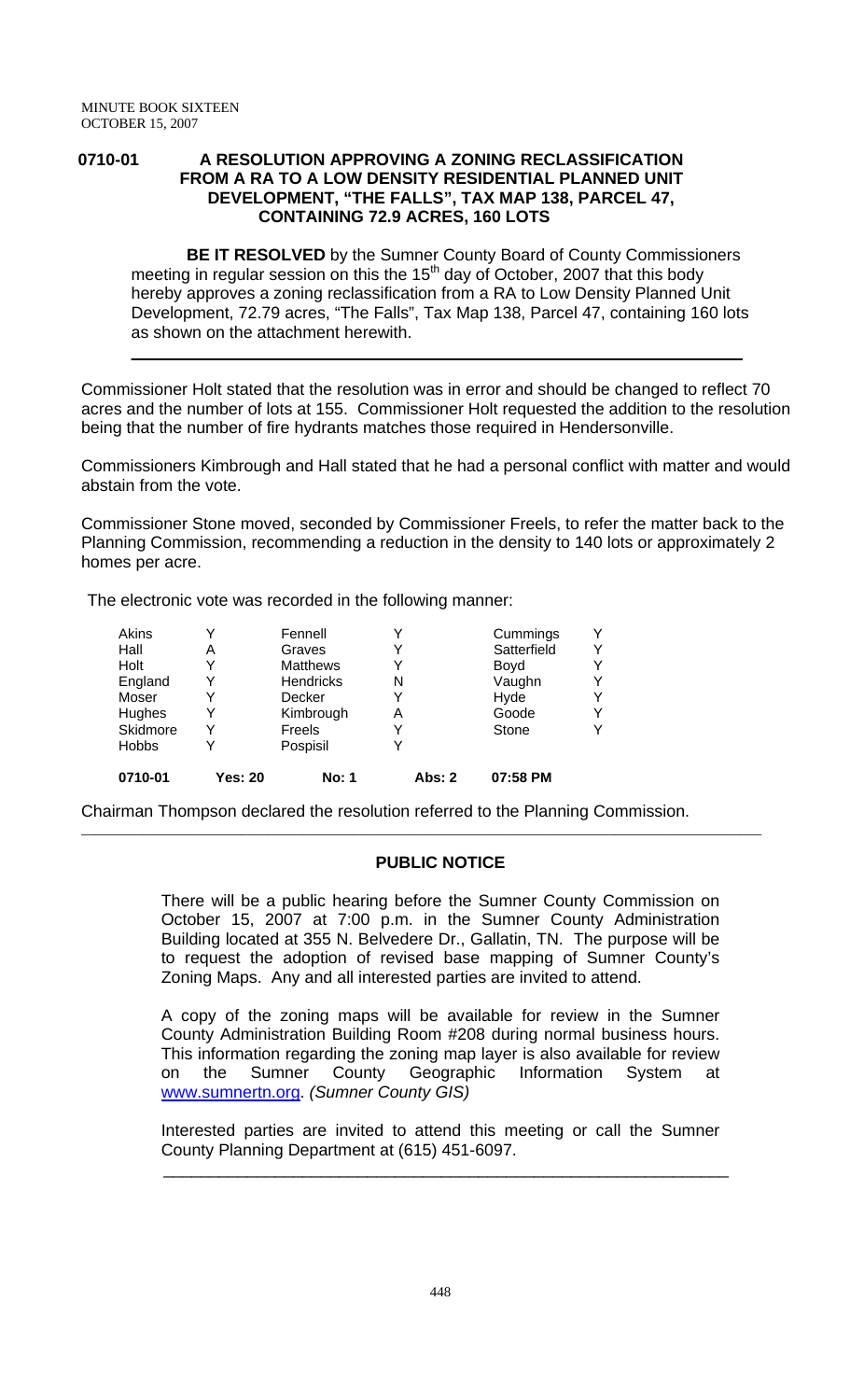Commissioner Holt introduced the following resolution and moved for approval. Commissioner Goode seconded the motion.

#### **0710-02 A RESOLUTION ADOPTING THE 2007 ZONING MAPS OF SUMNER COUNTY**

 **WHEREAS,** Title 13, Chapter 7 of the Tennessee Code Annotated sets forth the manner in which maps referencing the zoning of the unincorporated areas of a county must be reviewed, published, adopted and certified; and

 **WHEREAS,** the Sumner County Planning Commission, undertook the task of revising and updating the base mapping of all Sumner County planning zones and from their efforts created new zoning maps (hereinafter referred to as the 2007 Zoning Maps); and

 **WHEREAS,** the 2007 Zoning Maps have been certified and approved by the Sumner County Regional Planning Commission; and

 **WHEREAS**, copies of the 2007 Zoning Maps have been placed for viewing on the Sumner County Website (sumnertn.org) as well as being made available to viewing in the Sumner County Planning Department; and

 **WHEREAS,** notice of the placement of the maps and notice of a public hearing was also placed into publication in a newspaper of general circulation in Sumner County on September 14, 2007.

 **NOW, THEREFORE, BE IT RESOLVED** by the Sumner County Board of County Commissioners meeting in regular session on this the 15th day of October, 2007, that this body, after holding the required public hearing and certifying that all statutory requirements have been met, does hereby adopt the 2007 Zoning Maps as presented by the Sumner County Planning Commission ; and

 **BE IT FURTHER RESOLVED** that the official copy of the 2007 Zoning Map, located in the Planning Office as well as on the Sumner County Website, are incorporated by reference and made an exhibit to this resolution; and

 **BE IT FURTHER RESOLVED** that effective this day, the 2007 Zoning Maps are certified as the official zoning maps of Sumner County.

 $\frac{1}{2}$  ,  $\frac{1}{2}$  ,  $\frac{1}{2}$  ,  $\frac{1}{2}$  ,  $\frac{1}{2}$  ,  $\frac{1}{2}$  ,  $\frac{1}{2}$  ,  $\frac{1}{2}$  ,  $\frac{1}{2}$  ,  $\frac{1}{2}$  ,  $\frac{1}{2}$  ,  $\frac{1}{2}$  ,  $\frac{1}{2}$  ,  $\frac{1}{2}$  ,  $\frac{1}{2}$  ,  $\frac{1}{2}$  ,  $\frac{1}{2}$  ,  $\frac{1}{2}$  ,  $\frac{1$ 

 Chairman Thompson declared the Public Hearing open. With no one wishing to speak, the Public Hearing was closed.

 County Law Director Leah Dennen explained the necessity of approving a compilation of the zoning maps.

The electronic vote was recorded in the following manner:

| 0710-02   | Yes: 22 | <b>No: 0</b> | Abs: 0 | 08:01 PM     |   |
|-----------|---------|--------------|--------|--------------|---|
| Pospisil  |         |              |        |              |   |
| Freels    | Y       | Stone        |        | <b>Hobbs</b> | v |
| Kimbrough | Y       | Goode        |        | Skidmore     | v |
| Decker    |         | Hyde         |        | Hughes       | v |
| Hendricks | Y       | Vaughn       |        | Moser        | v |
| Holt      |         | Boyd         |        | England      | Y |
| Hall      | Y       | Graves       |        | Satterfield  | Y |
| Akins     | v       | Fennell      |        | Cummings     | Y |

Chairman Thompson declared the resolution approved by the body.

\_\_\_\_\_\_\_\_\_\_\_\_\_\_\_\_\_\_\_\_\_\_\_\_\_\_\_\_\_\_\_\_\_\_\_\_\_\_\_\_\_\_\_\_\_\_\_\_\_\_\_\_\_\_\_\_\_\_\_\_\_\_\_\_\_\_\_\_\_\_\_\_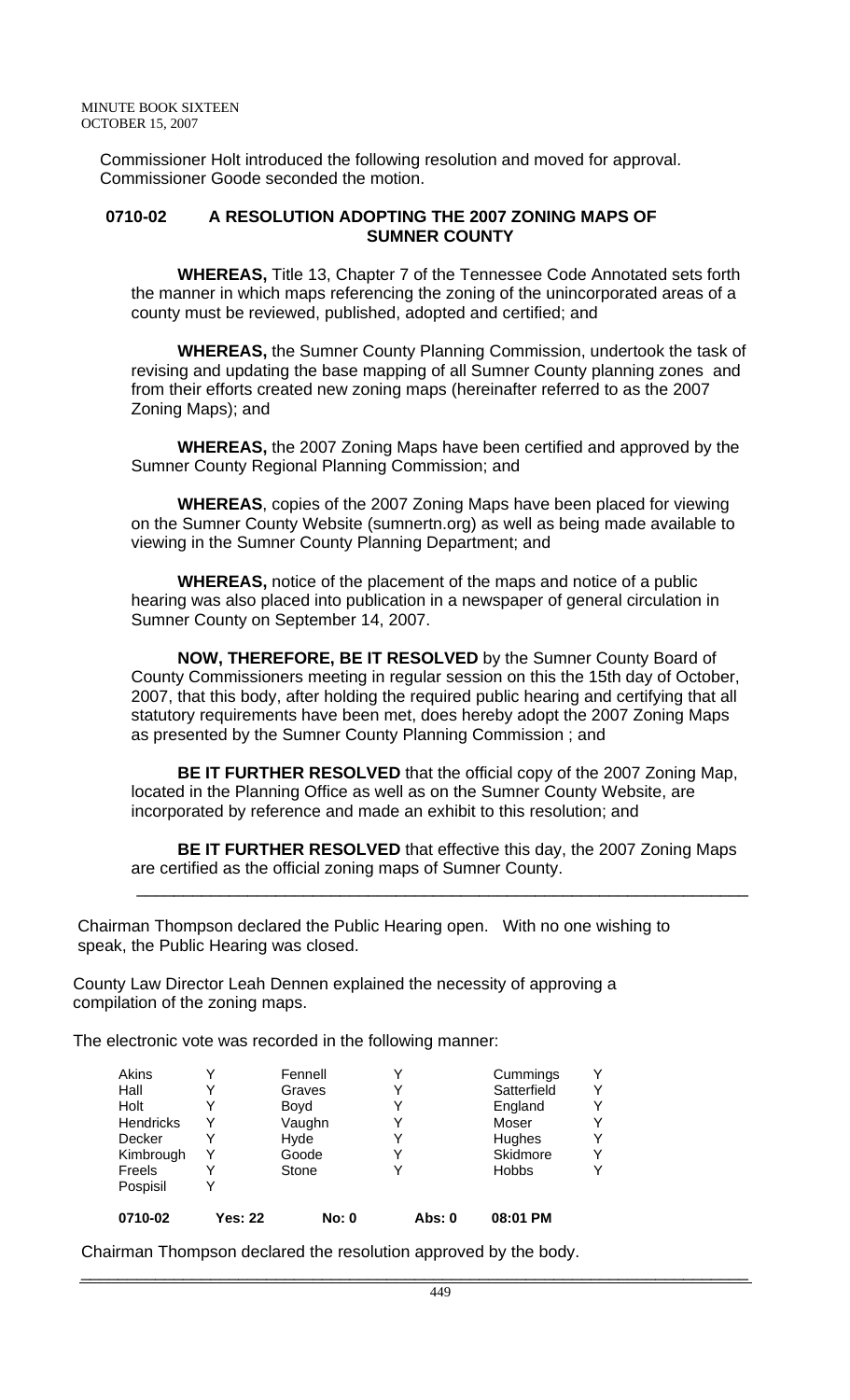By motion of Commissioner Akins, seconded by Commissioner England, the commissioners approved unanimously the filing as received of the following reports: County Investments, County General Fund, County Debt Service Fund, County Highway Fund, County Capital Outlay Fund, School General Purpose Fund, School Federal Projects Fund, School Food Service Fund, Employee Health Insurance Trust Fund, Employee Dental Insurance Trust Fund, Casualty Insurance Trust Fund, County Trustee Funds, Special Reports: County Dental Insurance Claim Payments, County Health Insurance Claim Payments, County Property Tax Collections, County EMS Billing/Collections/Balances, County Sales Tax Collections, County Wheel Tax Collections, County Tax Rates/Property Values and County School Loan Program Rates. Approval of the filing of these records does not certify to the accuracy of the documents.

Chairman Thompson introduced the following resolution:

#### **0710-NOT A RESOLUTION TO APPROVE AND ACCEPT APPLICATIONS FOR NOTARY PUBLIC POSITIONS AND PERSONAL SURETY GUARANTORS**

 **WHEREAS,** according to the law of the State of Tennessee, an individual must apply for the office of notary public in the county of residence, or of their principal place of business; and

 **WHEREAS**, state statute requires personal sureties making bonds for notaries publics to be approved by the Sumner County Commission; and

 **WHEREAS,** said applicant must be approved by the County Commission assembled; and

 **WHEREAS,** Bill Kemp, Sumner County Clerk, has certified according to the records of his office that the persons named on the attached listing labeled "SUMNER COUNTY NOTARY PUBLIC APPLICATIONS and SURETY GUARANTORS" have duly applied for the positions so sought; and

# **BE IT FURTHER RESOLVED THAT THIS TAKE EFFECT FROM AND AFTER PASSAGE.**

 **–––––––––––––––––––––––––––––––––––––––––––––––––––––––––**

ALEXANDER, MARY M BASKERVILLE, TAMMY R BECKLEY, ELLA LOUISE BERRY, TRACIE LYNN BORAWSKI, SHARON LYNNE BRANHAM, SONYA M. CARTER, RACHEL MARIE CLEMONS, DONNA FREEMAN CRISMON, ANDRAE PHILLIP DECKER, THOMAS WATTS DORSEY, DELORES ELMORE, RUTH ANN FERGUSON, NANCY E GIBBS, SHERRY S GOFF, STEPHANIE CROWELL GRINDER, MELISSA DAWN HARDIN, NICOLE R HARPER, LISA HARRISON HUGHES, REBECCA JO HUTTON, PATRICIA G. JARVIS JR, BARRY RAY JORDAN, PEGGY K

PASQUINELLI, ROSE MARIE POOLE, SHARON F RAMSEY, GERALDENE B RAMSEY, CONNIE F ROBERTSON, FREDA L SCRUGGS, KRISTA KATHLEEN SHANNON, HUGH D SHELLEY, REBECCA ANNETTE SHILLINGFORD, BEVERLY J SHORT, E NICOLE SMITH, KIMBERLY NEAGLE SMITH, JOHNNA LYNN THIELE, TASHA DEEANN TOWE, JENNIFER LYNN TROUTT, DARRELL G VAUGHN, TRACIE J WAGNER, SONJA J WATSON, BEVERLY GREGORY WEBSTER, CHARLENE B WHITE, CARROLL BARRETT WHITE, JENNIFER LYNN WOODFILL, LINDA L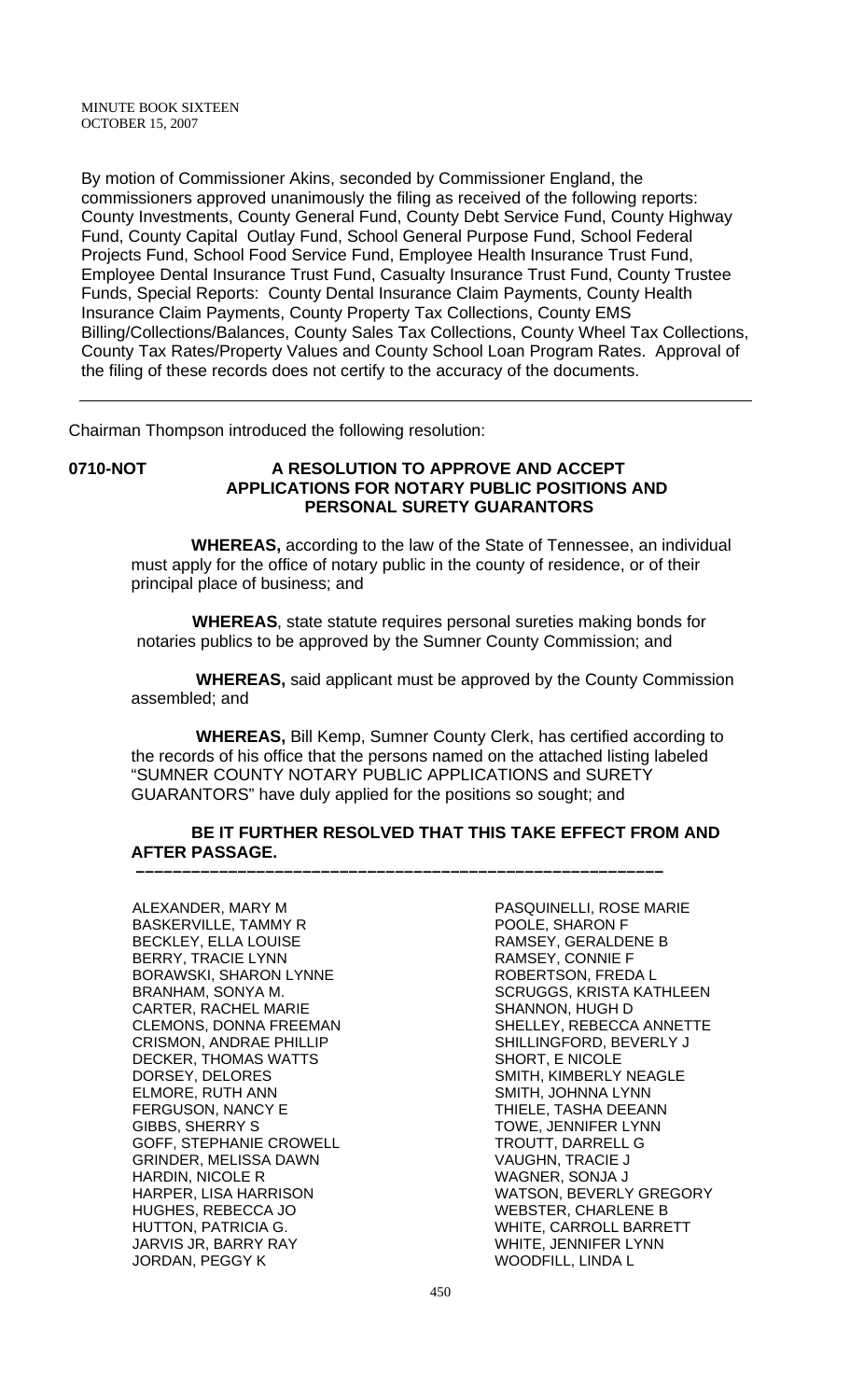KEENE, CHANNON L KELLY, SARAH ANN LANNOM, GINGER MICHELLE LEMANSKI, LINDA LEE LEWIS III, IRVIN DANIEL MAYNARD, ANN MARIE MOORE, GLORIA ALLMAN MOSS, LAURA NIZNIK, DANIEL PATRICK

Upon motion of Commissioner Skidmore, seconded by Commissioner Holt, voting was recorded in the following manner:

| Akins    | Y |                 | Fennell      |   |          | Cummings    |   |
|----------|---|-----------------|--------------|---|----------|-------------|---|
| Hall     | Α | Graves          |              |   |          | Satterfield |   |
| Holt     | Y | <b>Matthews</b> |              |   |          | Boyd        |   |
| England  | Y | Hendricks       |              |   |          | Vaughn      |   |
| Moser    | Y |                 | Decker       | Α |          | Hyde        |   |
| Hughes   | Y |                 | Kimbrough    |   | Goode    |             |   |
| Skidmore | Y | Freels          |              |   |          | Stone       | Α |
| Pospisil | Y |                 |              |   |          |             |   |
| 0710-NOT |   | Yes: 19         | <b>No: 0</b> |   | Abs: $3$ | 08:02 PM    |   |

Chairman Thompson declared the election of notaries public by the body.

# **COMMITTEE ON COMMITTEES**

\_\_\_\_\_\_\_\_\_\_\_\_\_\_\_\_\_\_\_\_\_\_\_\_\_\_\_\_\_\_\_\_\_\_\_\_\_\_\_\_\_\_\_\_\_\_\_\_\_\_\_\_\_\_\_\_\_\_\_\_\_\_\_\_\_\_\_\_\_

Commissioner Matthews stated that Dr. Charles Lea was the recommendation of Executive Hank Thompson for the Planning Commission. Commissioner Matthews moved, seconded by Commissioner Hyde, to ratify the appointment of Dr. Lea who replaced Roy Hixson. The motion was approved unanimously by the body. Two appointments to the Planning Commission were deferred until November.

Commissioner Matthews reported that the term of Mark McKee had expired on the Board of Zoning Appeals. He so moved for approval, seconded by Commissioner Freels. The motion carried by unanimous voice vote of the body.

Commissioner Matthews reported the following appointments for November:

- 1. Board of Construction Appeals appointments: alternates, Larry Brown, Ted Williams; and Steve Coats, Henry Brown, Michael Barnes
- 2. Sumner County Regional Planning Commission to replace Leon Strong and Tom Grove

\_\_\_\_\_\_\_\_\_\_\_\_\_\_\_\_\_\_\_\_\_\_\_\_\_\_\_\_\_\_\_\_\_\_\_\_\_\_\_\_\_\_\_\_\_\_\_\_\_\_\_\_\_\_\_\_\_\_\_\_\_\_\_\_\_\_\_\_\_\_\_\_\_\_\_

3. Sumner County Regional Library appointment to replace the vacancy of Rhea Condra.

## **HIGHWAY COMMISSION**

Commissioner Hall introduced the following resolution and moved for approval. Commissioner Holt seconded the motion.

#### **0710-03 A RESOLUTION REMINDING ALL CITIZENS AND BUSINESSES THAT IT IS ILLEGAL TO PLACE ANY STRUCTURE ON THE COUNTY RIGHT-OF-WAY, THAT REMOVAL RIGHTS EXIST AND POTENTIAL LIABILITY ISSUES EXIST**

 **BE IT RESOLVED** by the Sumner County Board of County Commissioners meeting in regular session on this the  $15<sup>th</sup>$  day of October, 2007 that this body does hereby remind all citizens and businesses that it is illegal to place any structure, such as mailboxes or walls, on the county right-of-way; and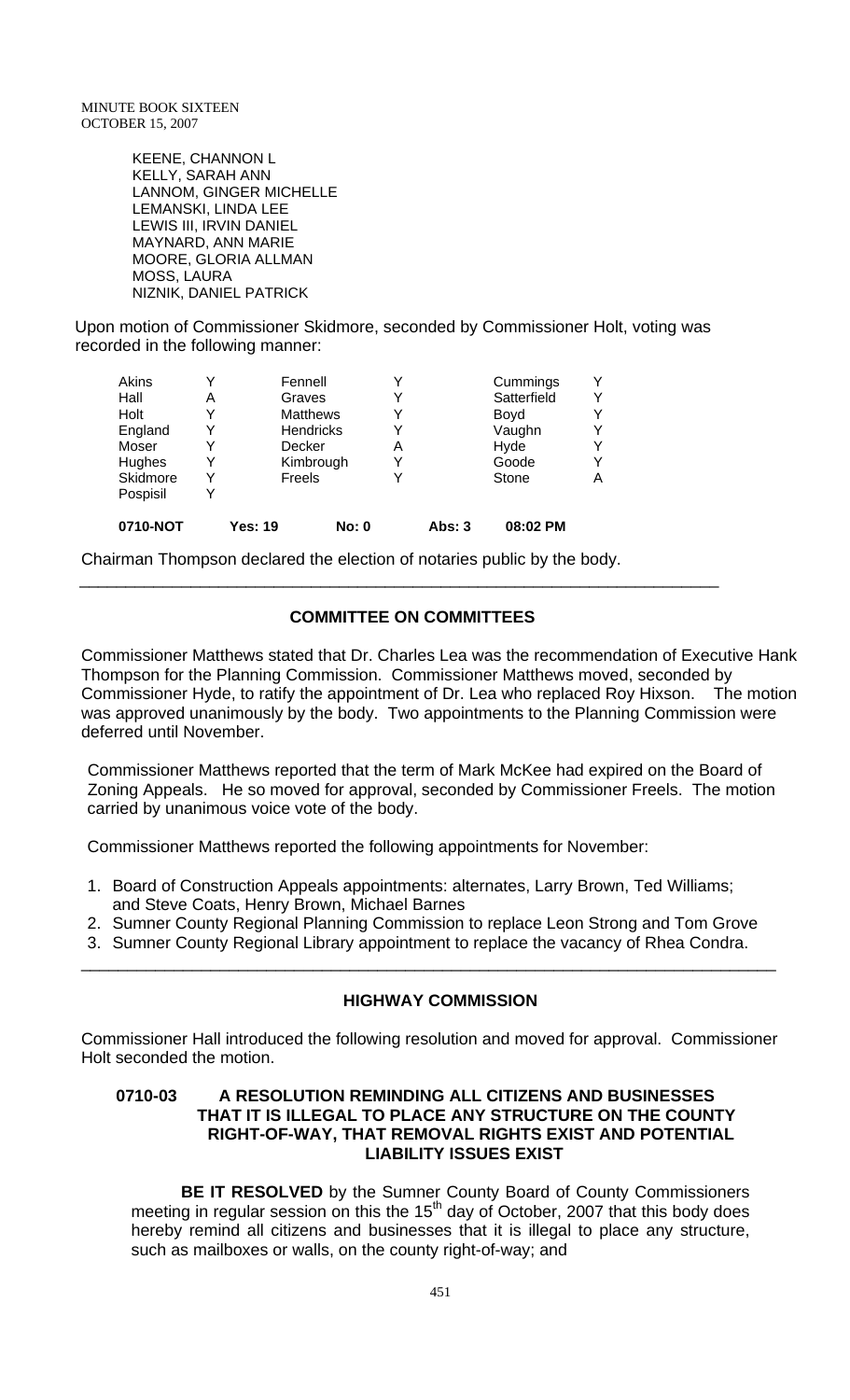**BE IT FURTHER RESOLVED** that mailboxes shall comply with all United States Postal Regulations; and

**BE IT FURTHER RESOLVED** that in the event such structure exists, the county can ask the property owner to remove the structure or the county can remove it without replacement or compensation to the property owner; and

**BE IT FURTHER RESOLVED** that persons are reminded that such structures can subject a property owner to liability in the event of an accident.

\_\_\_\_\_\_\_\_\_\_\_\_\_\_\_\_\_\_\_\_\_\_\_\_\_\_\_\_\_\_\_\_\_\_\_\_\_\_\_\_\_\_\_\_\_\_\_\_\_\_\_\_\_\_\_\_\_\_\_\_\_\_\_\_

Upon voice vote of the body, the Commission approved Resolution 0710-03.

#### **EDUCATION COMMITTEE**

**\_\_\_\_\_\_\_\_\_\_\_\_\_\_\_\_\_\_\_\_\_\_\_\_\_\_\_\_\_\_\_\_\_\_\_\_\_\_\_\_\_\_\_\_\_\_\_\_\_\_\_\_\_\_\_\_\_\_\_\_\_\_\_\_\_\_\_\_\_** 

**\_\_\_\_\_\_\_\_\_\_\_\_\_\_\_\_\_\_\_\_\_\_\_\_\_\_\_\_\_\_\_\_\_\_\_\_\_\_\_\_\_\_\_\_\_\_\_\_\_\_\_\_\_\_\_\_\_\_\_\_\_\_\_\_\_\_\_\_\_** 

There was no report from the Education Committee.

#### **GENERAL OPERATIONS COMMITTEE**

Commissioner Holt introduced the following resolution and moved for approval. Commissioner England seconded the motion.

## **0710-04 A RESOLUTION DIRECTING THE COUNTY EXECUTIVE TO CREATE AND OVERSEE A MAINTENANCE SCHEDULE FOR THE REVIEW AND REPAIR OF MAINTENANCE ITEMS IN ALL COUNTY BUILDINGS AND SEEKING BUDGETARY INCREASE FOR FUTURE SERVICES**

**BE IT RESOLVED** by the Sumner County Board of County Commissioners meeting in regular session on this the  $15<sup>th</sup>$  day of October, 2007 that this body hereby directs the County Executive to create and oversee a maintenance schedule for the review and repair of maintenance items in all county buildings; and

**BE IT FURTHER RESOLVED** that with the 2008-2009 year, two additional employees shall be funded and hired for this program.

\_\_\_\_\_\_\_\_\_\_\_\_\_\_\_\_\_\_\_\_\_\_\_\_\_\_\_\_\_\_\_\_\_\_\_\_\_\_\_\_\_\_\_\_\_\_\_\_\_\_\_\_\_\_\_\_\_\_\_\_\_\_\_\_

Commissioner Satterfield moved, and duly seconded, to reduce the two additional employees to one employee.

The electronic vote was recorded in the following manner:

| 0710-04AMEND |   | Yes: 10          | No: 13 | Abs: 0      | 08:20 PM |
|--------------|---|------------------|--------|-------------|----------|
| <b>Hobbs</b> | Y | Pospisil         | N      |             |          |
| Skidmore     | N | Freels           | Y      | Stone       | Y        |
| Hughes       | N | Kimbrough        | N      | Goode       | N        |
| Moser        | N | Decker           | Y      | Hyde        | N        |
| England      | N | <b>Hendricks</b> | N      | Vaughn      | N        |
| Holt         | Y | <b>Matthews</b>  | N      | Boyd        | Y        |
| Hall         | N | Graves           | Y      | Satterfield | Y        |
| Akins        | Υ | Fennell          | N      | Cummings    | Y        |
|              |   |                  |        |             |          |

Chairman Thompson declared the motion failed to pass.

The electronic vote Resolution 0710-04 was recorded in the following manner:

| Akins   | Fennell          |              | Cummings    |  |
|---------|------------------|--------------|-------------|--|
| Hall    | Graves           |              | Satterfield |  |
| Holt    | <b>Matthews</b>  | N            | Bovd        |  |
| England | <b>Hendricks</b> |              | Vaughn      |  |
|         |                  | $1 - \alpha$ |             |  |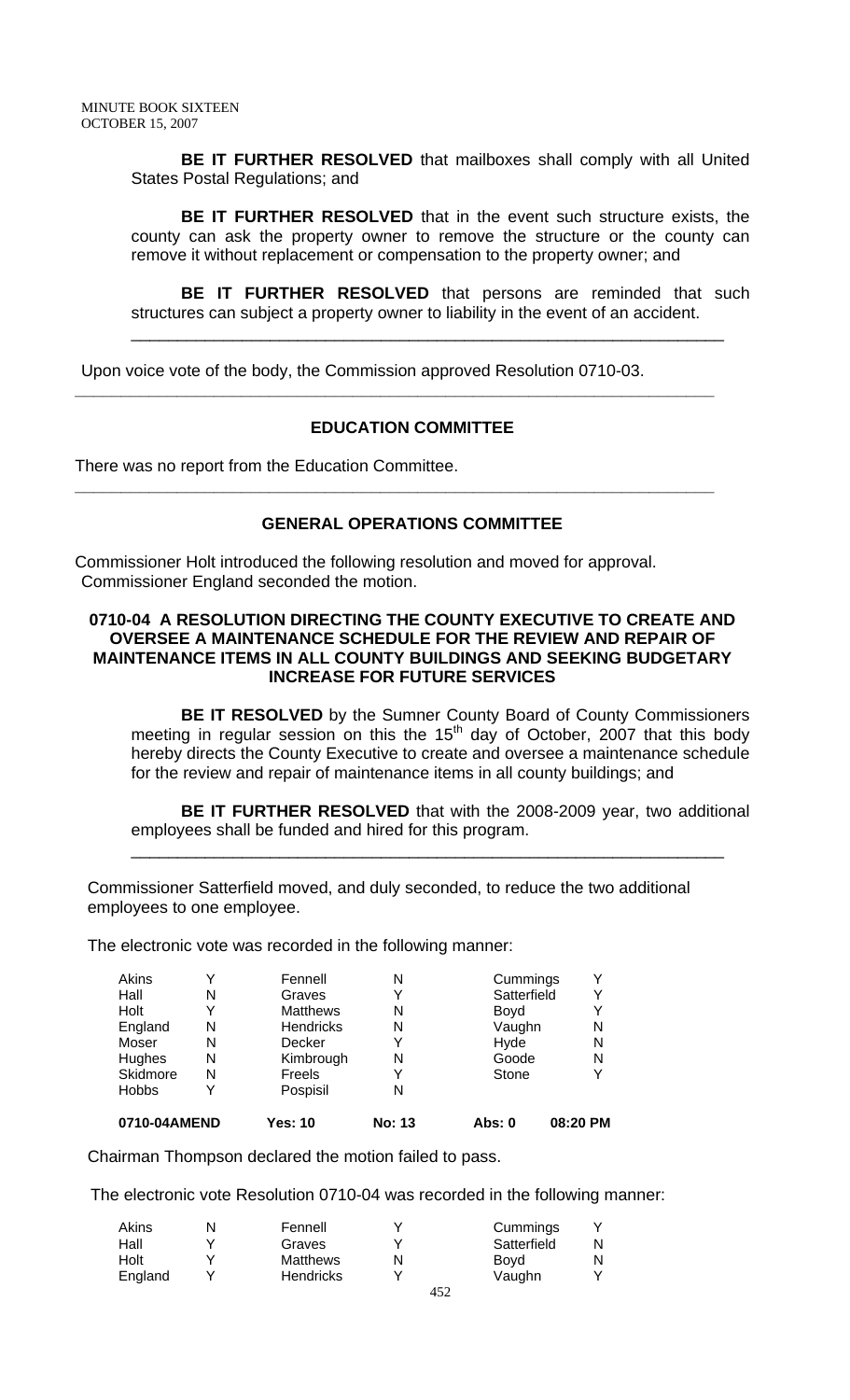MINUTE BOOK SIXTEEN OCTOBER 15, 2007

| 0710-04      | <b>Yes: 15</b> | <b>No: 8</b> | Abs: 0 | 08:21 PM |  |
|--------------|----------------|--------------|--------|----------|--|
| <b>Hobbs</b> |                | Pospisil     |        |          |  |
| Skidmore     |                | Freels       |        | Stone    |  |
| Hughes       |                | Kimbrough    |        | Goode    |  |
| Moser        |                | Decker       |        | Hyde     |  |
|              |                |              |        |          |  |

Chairman Thompson declared Resolution 0710-04 approved by the body.

## **EMERGENCY SERVICES COMMITTEE**

**\_\_\_\_\_\_\_\_\_\_\_\_\_\_\_\_\_\_\_\_\_\_\_\_\_\_\_\_\_\_\_\_\_\_\_\_\_\_\_\_\_\_\_\_\_\_\_\_\_\_\_\_\_\_\_\_\_\_\_\_\_\_\_\_\_\_\_\_\_** 

**\_\_\_\_\_\_\_\_\_\_\_\_\_\_\_\_\_\_\_\_\_\_\_\_\_\_\_\_\_\_\_\_\_\_\_\_\_\_\_\_\_\_\_\_\_\_\_\_\_\_\_\_\_\_\_\_\_\_\_\_\_\_\_\_\_\_\_\_\_** 

There was no report from the Emergency Services Committee.

#### **PUBLIC WORKS COMMITTEE**

Commissioner Goode acknowledged the Highway Department for paving Forest Retreat Road in the Tenth District.

## **LEGISLATIVE COMMITTEE**

\_\_\_\_\_\_\_\_\_\_\_\_\_\_\_\_\_\_\_\_\_\_\_\_\_\_\_\_\_\_\_\_\_\_\_\_\_\_\_\_\_\_\_\_\_\_\_\_\_\_\_\_\_\_\_\_\_\_\_\_\_\_\_\_\_\_\_\_\_\_\_\_

There was no report from the Legislative Committee.

#### **BUDGET COMMITTEE**

 $\overline{a}$  , and the contribution of the contribution of the contribution of the contribution of the contribution of the contribution of the contribution of the contribution of the contribution of the contribution of the co

Commissioner Moser introduced the following resolution and moved for approval. Commissioner Hyde seconded the motion.

#### **0710-08 A RESOLUTION APPROPRIATING \$1,865,000.00 AS PASS-THRU FUNDS FROM THE DEBT SERVICE GENERAL NOTES ACCOUNT TO THE CAPITAL OUTLAY BUILDING CONSTRUCTION ARCHIVES ACCOUNT**

**BE IT RESOLVED** by the Sumner County Board of County Commissioners meeting in regular session on this the  $15<sup>th</sup>$  day of October, 2007 that this body hereby appropriates \$1,865,000.00 as pass-thru funds from the Debt service General Notes Account (151-81102-602) to the Capital Outlay Building Construction Archives Account (171-91150-706-105) as shown on the attachment herewith.

\_\_\_\_\_\_\_\_\_\_\_\_\_\_\_\_\_\_\_\_\_\_\_\_\_\_\_\_\_\_\_\_\_\_\_\_\_\_\_\_\_\_\_\_\_\_\_\_\_\_\_\_\_\_\_\_\_\_\_\_\_\_\_\_

No action was taken on the above resolution.

## **0710-09 A RESOLUTION AND ACCEPTING THE LOW BID BY**  FOR CONSTRUCTION OF THE ARCHIVES BUILDING, **APPROPRIATING FUND UP TO \$1,865,000.00 FROM DEBT SERVICE AND DECLARING THE OLD ARCHIVES BUILDING AS SURPLUS**

 **BE IT RESOLVED** by the Sumner County Board of County Commissioners meeting in regular session on this the  $15<sup>th</sup>$  day of October, 2007 that this body accepts the low bid by example in the amount of \$ construction of the archives building; and

 **BE IT FURTHER RESOLVED** that this body does hereby appropriate \$1,865,000.00 from debt services as shown on the attached schedule; and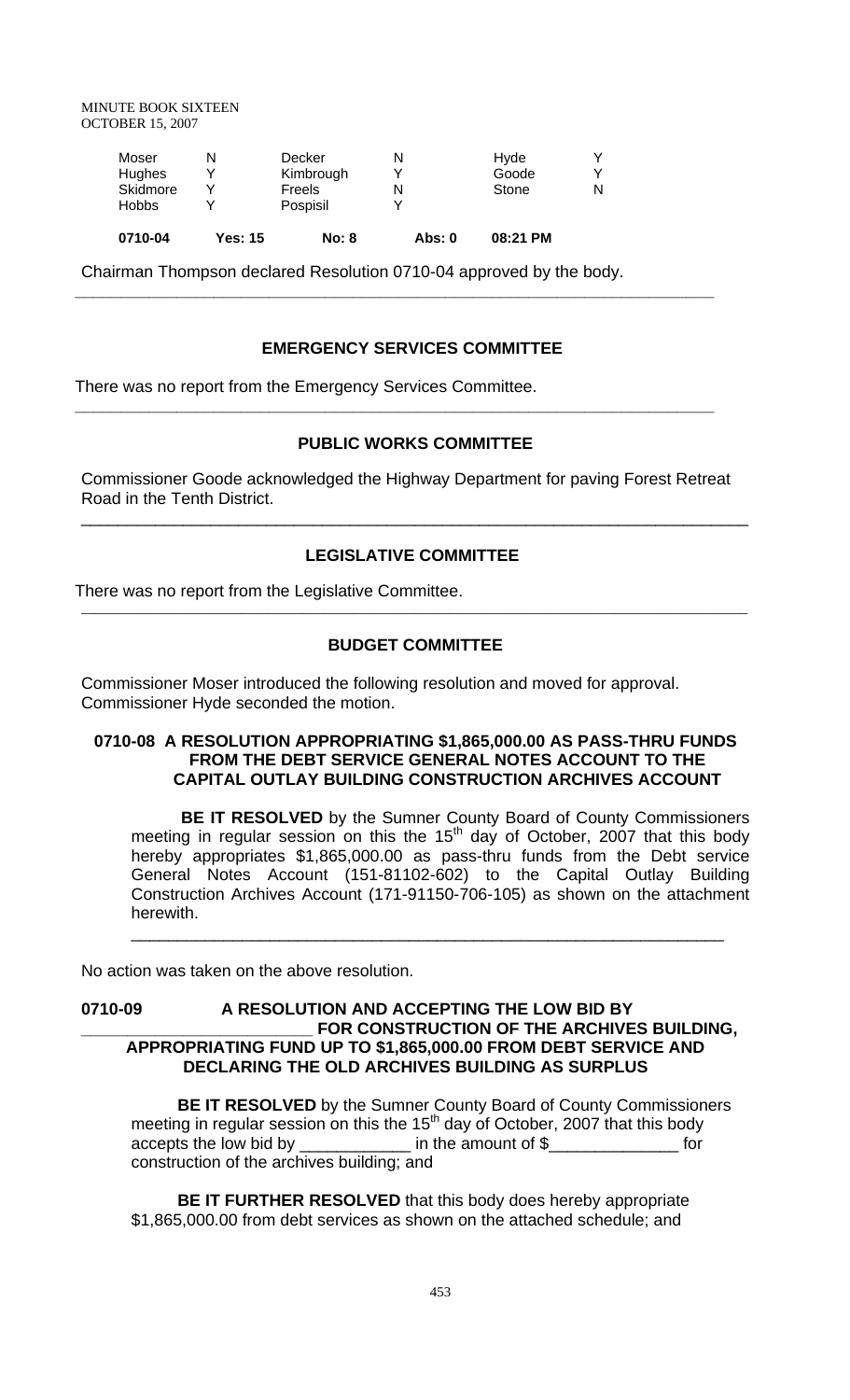**BE IT FURTHER RESOLVED** that this body does hereby declare the old archive building as surplus and authorizes the building subcommittee to draft specifications for sale of the old building; and

 **BE IT FURTHER RESOLVED** that any funds from sale of the same shall be designated towards undesignated capital projects.

Commissioner Satterfield moved, seconded by Commissioner Kimbrough, to sever the matters of declaring surplus property and approving the archives bid in Resolution 0710-09.

\_\_\_\_\_\_\_\_\_\_\_\_\_\_\_\_\_\_\_\_\_\_\_\_\_\_\_\_\_\_\_\_\_\_\_\_\_\_\_\_\_\_\_\_\_\_\_\_\_\_\_\_\_\_\_\_\_\_\_\_\_\_\_\_

#### **RECESS**

\_\_\_\_\_\_\_\_\_\_\_\_\_\_\_\_\_\_\_\_\_\_\_\_\_\_\_\_\_\_\_\_\_\_\_\_\_\_\_\_\_\_\_\_\_\_\_\_\_\_\_\_\_\_\_\_\_\_\_\_\_\_\_\_\_\_\_\_\_\_\_

Commissioner Hobbs moved, seconded by Commissioner Vaughn, to recess. Without objection, Chairman Thompson declared a recess at 8:27. The Commission reconvened at 8:36 p.m.

\_\_\_\_\_\_\_\_\_\_\_\_\_\_\_\_\_\_\_\_\_\_\_\_\_\_\_\_\_\_\_\_\_\_\_\_\_\_\_\_\_\_\_\_\_\_\_\_\_\_\_\_\_\_\_\_\_\_\_\_\_\_\_\_\_\_\_\_\_\_\_

Commissioner England moved, seconded by Commissioner Hobbs, to defer Resolution 0710-09. The electronic vote was recorded in the following manner:

The electronic vote was recorded in the following manner:

| Akins            |     |        | Fennell      |               | N |        | Hall     | N |
|------------------|-----|--------|--------------|---------------|---|--------|----------|---|
| Graves           | Y   |        | Satterfield  |               |   |        | Holt     | N |
| <b>Matthews</b>  | -N  |        | Boyd         |               |   |        | England  |   |
| <b>Hendricks</b> | - Y |        | Vaughn       |               | N |        | Moser    | N |
| Decker           | N   |        | Hyde         |               | N |        | Hughes   | N |
| Kimbrough N      |     |        | Goode        |               | N |        | Skidmore | v |
| Stone            |     |        | <b>Hobbs</b> |               |   |        | Pospisil | N |
| 0710-09          |     | Yes: 9 |              | <b>No: 12</b> |   | Abs: 0 | 08:39 PM |   |

Chairman Thompson declared the motion to defer failed to pass by the necessary vote. Commissioner Freels requested that his vote be recorded as no.

The electronic vote was recorded on Commissioner Satterfield's motion to sever in the following manner:

| Akins        |   | Fennell         |                  |   |        | Cummings    | v |
|--------------|---|-----------------|------------------|---|--------|-------------|---|
| Hall         | Y | Graves          |                  | Y |        | Satterfield | v |
| Holt         | Y | <b>Matthews</b> |                  | Y |        | Boyd        | v |
| England      | Y |                 | <b>Hendricks</b> | А |        | Vaughn      | v |
| Moser        |   | Decker          |                  | Y |        | Hyde        | v |
| Hughes       | Y |                 | Kimbrough        |   |        | Goode       | Y |
| Skidmore     | Y | Freels          |                  | Y |        | Stone       | v |
| <b>Hobbs</b> | Y | Pospisil        |                  | Y |        |             |   |
| 0710-09      |   | Yes: 22         | <b>No: 0</b>     |   | Abs: 1 | 08:41 PM    |   |

Commissioner Hughes moved, Commissioner Moser seconded, to approve the low bid for the new archives and storage facility for \$1,959,000.00 with the funds coming from Debt Service Fund. Commissioner Hall stated the lowest bid was from Bomar Construction, which built the Vocational Rehabilitation Center and did an exemplary job. Commissioner Kimbrough reported that the furnishings issue was discussed in the Financial Management Committee with the result of prioritizing Capital Projects to create cash to pay for furnishings in the approximate amount of \$100,000.00.

The electronic vote on Commissioner Hughes' motion was recorded in the following manner: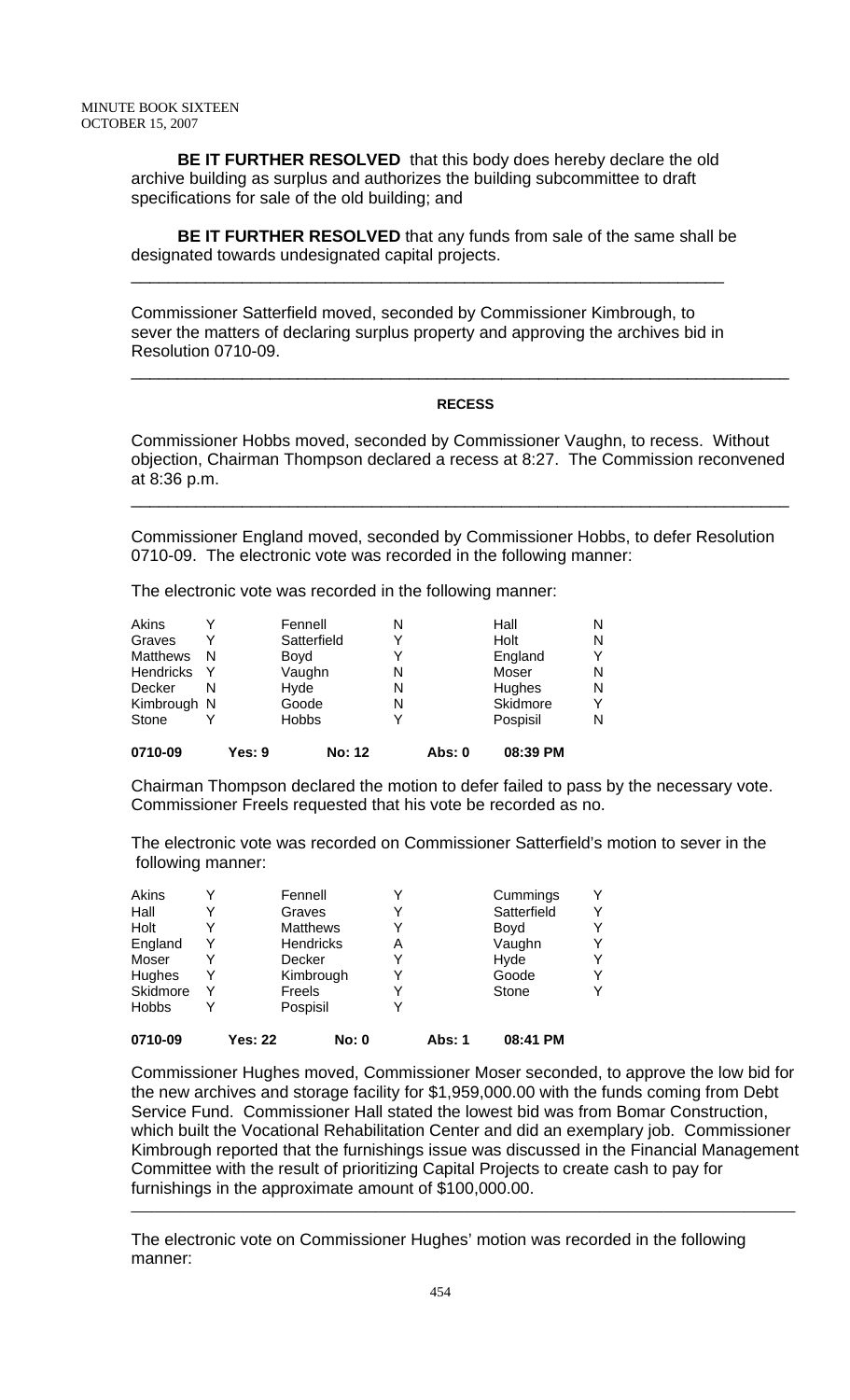MINUTE BOOK SIXTEEN OCTOBER 15, 2007

|   |                 | Y             |             |   |
|---|-----------------|---------------|-------------|---|
| N | Freels          | Y             | Stone       | Υ |
| Y | Kimbrough       | Y             | Goode       | Y |
| Y | Decker          | Y             | Hyde        | Y |
| N | Hendricks       | Α             | Vaughn      | Y |
| Y | <b>Matthews</b> | Y             | Boyd        | Y |
| Y | Graves          | Y             | Satterfield | N |
| N | Fennell         | Y             | Cummings    | Y |
|   |                 | Pospisil<br>Α |             |   |

Chairman Thompson declared the resolution approved. The resulting resolution was prepared as follows:

#### **0710-9A A RESOLUTION ACCEPTING THE LOW BID BY BOMAR CONSTRUCTION FOR CONSTRUCTION OF THE ARCHIVES BUILDING FOR \$1,959,000.00 AND APPROPRIATING FUNDS UP TO \$1,865,000.00 FROM DEBT SERVICE**

**BE IT RESOLVED** by the Sumner County Board of County Commissioners meeting in regular session on this the  $15<sup>th</sup>$  day of October, 2007 that this body hereby accepts the low bid by Bomar Construction in the amount of \$1,959,000.00 for construction of the archives building; and

**BE IT FURTHER RESOLVED** that this body does hereby appropriate \$1,865,000.00 from debt services as shown on the attached schedule.

Commissioner Moser moved, seconded by Commissioner Goode, to declare the Old Archives building as surplus and conduct an auction. Commissioner Hughes explained that the proceeds of the sale can be used to pay off the Archives.

\_\_\_\_\_\_\_\_\_\_\_\_\_\_\_\_\_\_\_\_\_\_\_\_\_\_\_\_\_\_\_\_\_\_\_\_\_\_\_\_\_\_\_\_\_\_\_\_\_\_\_\_\_\_\_\_\_\_\_\_\_\_\_\_\_\_\_\_\_\_\_\_\_\_\_\_\_\_\_\_\_\_

Commissioner Hughes moved to amend the main motion to follow the procedure of allowing the General Operations Committee and the Commission to review and set the terms of the auction. Commissioner Moser and the commissioner seconding agreed to incorporate the amendment into the main motion.

The electronic vote was recorded in the following manner:

| Akins          | N | Fennell          | N             | Cummings    | N        |
|----------------|---|------------------|---------------|-------------|----------|
| Hall           | Α | Graves           | N             | Satterfield | N        |
| Holt           |   | <b>Matthews</b>  |               | Boyd        | N        |
| England        | N | <b>Hendricks</b> | N             | Vaughn      | Y        |
| Moser          |   | Decker           |               | Hyde        | Y        |
| Hughes         |   | Kimbrough        |               | Goode       | Y        |
| Skidmore       | N | Freels           | N             | Stone       | N        |
| <b>Hobbs</b>   | N | Pospisil         | ∨             |             |          |
| 0710-09SURPLUS |   | Yes: 10          | <b>No: 12</b> | Abs: 1      | 09:00 PM |

Chairman Thompson declared the motion failed to pass.

#### **CONSENT AGENDA**

\_\_\_\_\_\_\_\_\_\_\_\_\_\_\_\_\_\_\_\_\_\_\_\_\_\_\_\_\_\_\_\_\_\_\_\_\_\_\_\_\_\_\_\_\_\_\_\_\_\_\_\_\_\_\_\_\_\_\_\_\_\_\_\_\_\_\_\_

Commissioner Moser moved, seconded by Commissioner Holt, to approve the following items on the Consent Agenda.

## **0710-05 A RESOLUTION APPROVING THE FISCAL YEAR 2006-2007 SUMNER COUNTY BOARD OF EDUCATION GENERAL PURPOSE SCHOOL FUND AND APPROPRIATING AND/OR TRANSFERRING SUCH FUNDS AS REQUIRED**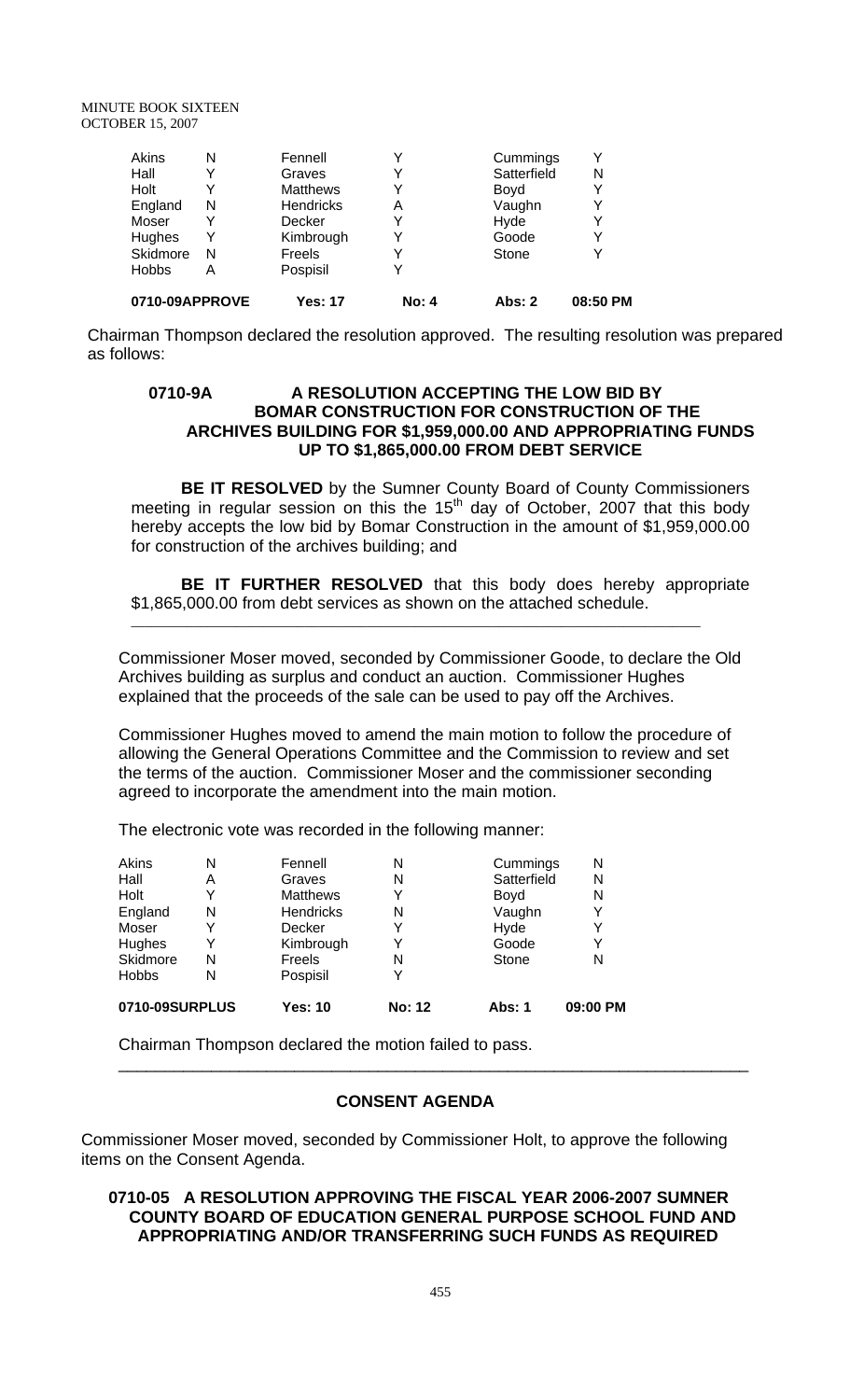**BE IT RESOLVED** by the Sumner County Board of County Commissioners meeting in regular session on this the  $15<sup>th</sup>$  day of October, 2007 that this body hereby approves the 2007-2008 Sumner County Board of Education General Purpose School Fund and appropriates and/or transfers such funds among the various accounts as shown on the attached schedules which are hereby incorporated as a part of this resolution.

\_\_\_\_\_\_\_\_\_\_\_\_\_\_\_\_\_\_\_\_\_\_\_\_\_\_\_\_\_\_\_\_\_\_\_\_\_\_\_\_\_\_\_\_\_\_\_\_\_\_\_\_\_\_\_\_\_\_\_\_\_\_\_\_

#### **0710-06 A RESOLUTION APPROPRIATING \$50,000.00 AS PASS-THRU FUNDS FROM THE CONTRIBUTIONS & GIFTS ACCOUNT OF THE SHERIFF'S OFFICE FROM A DRUG TASK FORCE ALLOCATION TO THE ADMINISTRATION EQUIPMENT ACCOUNT AND THE OTHER SUPPLIES & MATERIAL ACCOUNT**

**BE IT RESOLVED** by the Sumner County Board of County Commissioners meeting in regular session on this the 15<sup>th</sup> day of October, 2007 that this body hereby appropriates \$50,000.00 as pass-thru funds from the Contributions & Gifts Account of the Sheriff's Office (122-44570) from a drug task force allocation to the various accounts as shown on the attachment herewith.

## **0710-07 A RESOLUTION APPROPRIATING \$6,985.90 AS PASS-THRU FUNDS FROM THE OTHER PUBLIC SAFETY ACCOUNT OF THE DRUG COURT TO THE CONSULTANT ACCOUNT AND THE TRAVEL ACCOUNT**

\_\_\_\_\_\_\_\_\_\_\_\_\_\_\_\_\_\_\_\_\_\_\_\_\_\_\_\_\_\_\_\_\_\_\_\_\_\_\_\_\_\_\_\_\_\_\_\_\_\_\_\_\_\_\_\_\_\_\_\_\_\_\_\_

**BE IT RESOLVED** by the Sumner County Board of County Commissioners meeting in regular session on this the  $15<sup>th</sup>$  day of October, 2007 that this body hereby appropriates \$6,985.90 as pass-thru funds from the Other Public Safety Account of the Drug Court (101-46290) to the various accounts as shown on the attachment herewith.

\_\_\_\_\_\_\_\_\_\_\_\_\_\_\_\_\_\_\_\_\_\_\_\_\_\_\_\_\_\_\_\_\_\_\_\_\_\_\_\_\_\_\_\_\_\_\_\_\_\_\_\_\_\_\_\_\_\_\_\_\_\_\_\_

#### **0710-10 A RESOLUTION DECLARING VARIOUS ITEMS AS SURPLUS AND AUTHORIZING DISPOSAL OF SAME PURSUANT TO EXISITING POLICIES AND PROCEDURES**

**BE IT RESOLVED** by the Sumner County Board of County Commissioners meeting in regular session on this the 15<sup>th</sup> day of October, 2007 that this body does hereby declare the items as surplus as shown on the attachments; and

**BE IT FURTHER RESOLVED,** that the disposal of the same is authorized pursuant to existing policies and procedures.

\_\_\_\_\_\_\_\_\_\_\_\_\_\_\_\_\_\_\_\_\_\_\_\_\_\_\_\_\_\_\_\_\_\_\_\_\_\_\_\_\_\_\_\_\_\_\_\_\_\_\_\_\_\_\_\_\_\_\_\_\_\_\_\_

Chairman Thompson declared the Consent Agenda approved by the body on the first and final reading. **\_\_\_\_\_\_\_\_\_\_\_\_\_\_\_\_\_\_\_\_\_\_\_\_\_\_\_\_\_\_\_\_\_\_\_\_\_\_\_\_\_\_\_\_\_\_\_\_\_\_\_\_\_\_\_\_\_\_\_\_\_\_\_\_\_\_\_\_\_** 

# **EXECUTIVE SESSION**

After discussion in Executive Session, the Commission took the following action:

Case 1: Commissioner Goode moved, seconded by Commissioner Holt, to authorize the County Law Director to attempt to resolve the issue. Upon voice vote of the body, the motion carried by voice vote. Commissioner Hall abstained.

Case 2: Commissioner Vaughn moved, seconded by Commissioner Moser, to authorize the County Law Director to attempt to resolve the issue. The motion carried unanimously upon voice vote of the body.